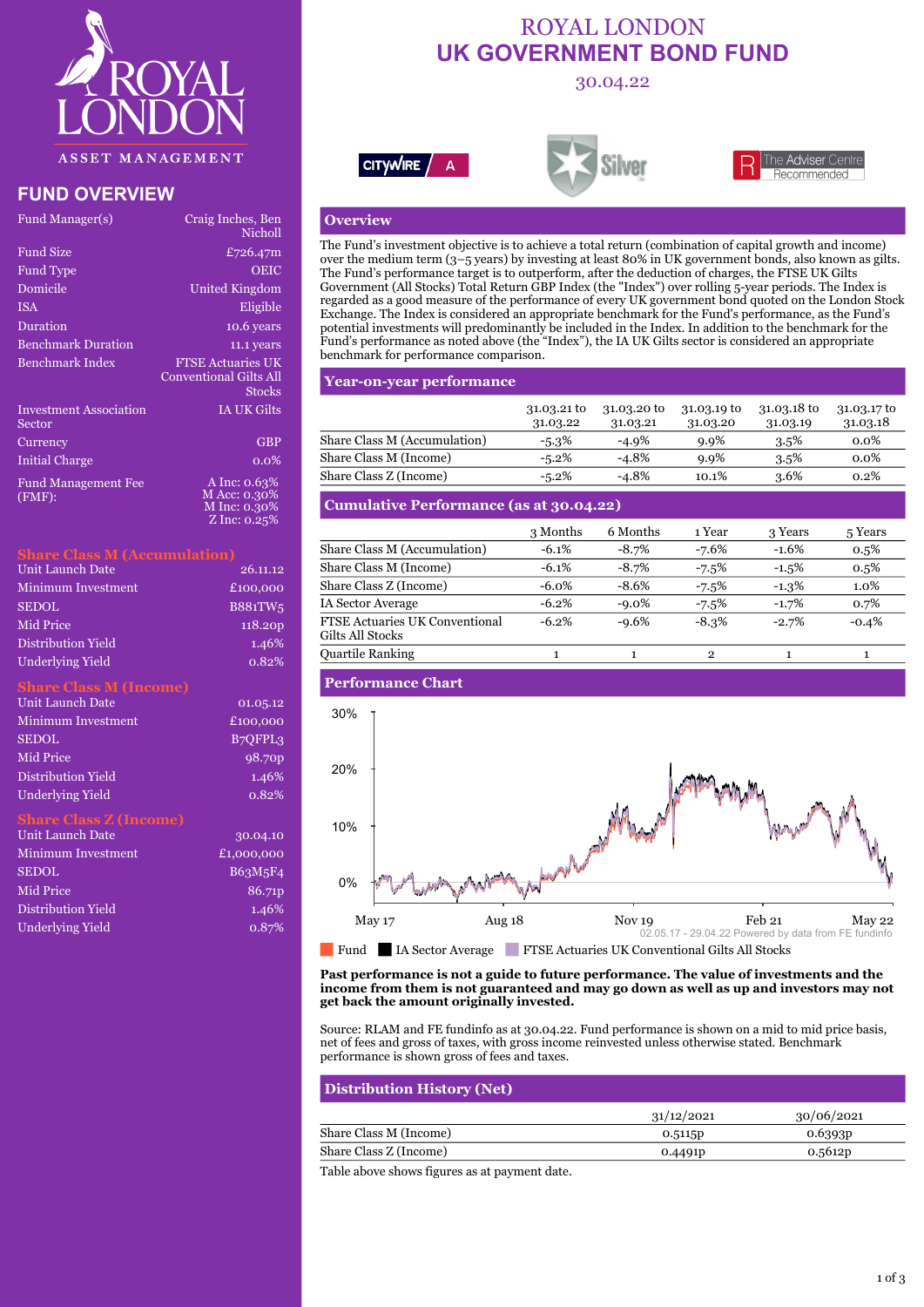#### **Craig Inches**



**CITYWIRE** 

 $\overline{A}$ 

# **Ben Nicholl**

Co-manager Fund Manager tenure: 01.01.21

## **Yield Definitions**

The distribution yield reflects the amounts that may be expected to be distributed over the next 12 months. The underlying yield reflects the annualised income net of expenses of the Fund as a percentage (calculated in accordance with the relevant accounting standards). Both these yields are calculated as a percentage of the midprice of the Fund as at the date shown and are month end snap shots of the portfolio on that day and do not include any preliminary charges. Investors may be subject to tax on distributions. Reported yields reflect RLAM's current perception of market conventions around timing of bond cash flows.

### **Unrated Bonds**

Unrated bonds are not rated by a credit rating agency. RLAM ascribes internal ratings for these bonds which will vary for each asset.

This is a financial promotion and is not investment advice. The Fund is a sub-fund of Royal London Bond Funds ICVC, an openended investment company with variable capital with segregated liability between sub-funds, incorporated in England and Wales under registered number IC000797. The Authorised Corporate Director (ACD) is Royal London Unit Trust Managers Limited, authorised and regulated by the Financial Conduct Authority, with firm reference number 144037.

Issued by Royal London Asset Management Limited, 55 Gracechurch Street, London, EC3V 0RL. Authorised and regulated by the Financial Conduct Authority, firm reference number 141665. A subsidiary of The Royal London Mutual Insurance Society Limited.

Source: RLAM, FE fundinfo and HSBC as at 30.04.22, unless otherwise stated. Yield definitions are shown above.

Our ref: FF RLAM PD 0750 Breakdowns exclude cash and futures. **Sector Breakdown**

|                              | Fund  |
|------------------------------|-------|
| Banks and financial services | 2.9%  |
| Consumer services            | 0.3%  |
| Conventional gilts           | 86.2% |
| Foreign sovereigns           | 6.3%  |
| Index linked bonds           | 1.9%  |
| Supranationals & agencies    | 2.4%  |

Sector breakdown is based on internal classifications, reflecting what is in our view the primary characteristics of each bond.

| <b>Credit Breakdown</b> |       |         | Maturity Profile |       |       |
|-------------------------|-------|---------|------------------|-------|-------|
|                         | Fund  | Index   |                  | Fund  | Index |
| AAA                     | 5.8%  | 0.0%    | $0 - 5$ vears    | 40.2% | 29.4% |
| AA                      | 90.7% | 100.0%  | 5 - 10 years     | 3.9%  | 19.9% |
| A                       | 3.3%  | 0.0%    | 10 - 15 years    | 20.2% | 9.8%  |
| Unrated                 | 0.3%  | $0.0\%$ | $15+$ years      | 35.7% | 40.9% |

Maturity classifications reflect issue maturity date, not market interpretation of redemptions. Totals may not equal 100% as they do not include the impact of cash and foreign exchange.

### **Top 10 Holdings as at 29.04.22**

-

|                                           | Fund    |
|-------------------------------------------|---------|
| United Kingdom Gilt 0.375% 22/10/2026     | 10.7%   |
| United Kingdom Gilt 0.125% 31/01/2024     | $9.8\%$ |
| United Kingdom Gilt 0.25% 31/01/2025      | 8.3%    |
| UK Treasury 4.5% 07/09/2034               | $6.0\%$ |
| United Kingdom Gilt 0.625% 31/07/2035     | $5.2\%$ |
| UK Treasury 1.75% 22/07/2057              | 4.4%    |
| United Kingdom Gilt 1.25% 31/07/2051      | 4.2%    |
| UK Treasury 4.25% 07/06/2032              | $3.4\%$ |
| United Kingdom Gilt 0.875% 31/07/2033     | $3.3\%$ |
| Canadian Government Bond 0.75% 01/02/2024 | $3.1\%$ |
| <b>Total</b>                              | 58.4%   |
| <b>No of Holdings</b>                     | 52      |

Every effort is made to ensure the accuracy of any information provided but no assurances or warranties are given. Nothing in this factsheet should be construed as advice and is therefore not a recommendation to buy or sell shares.